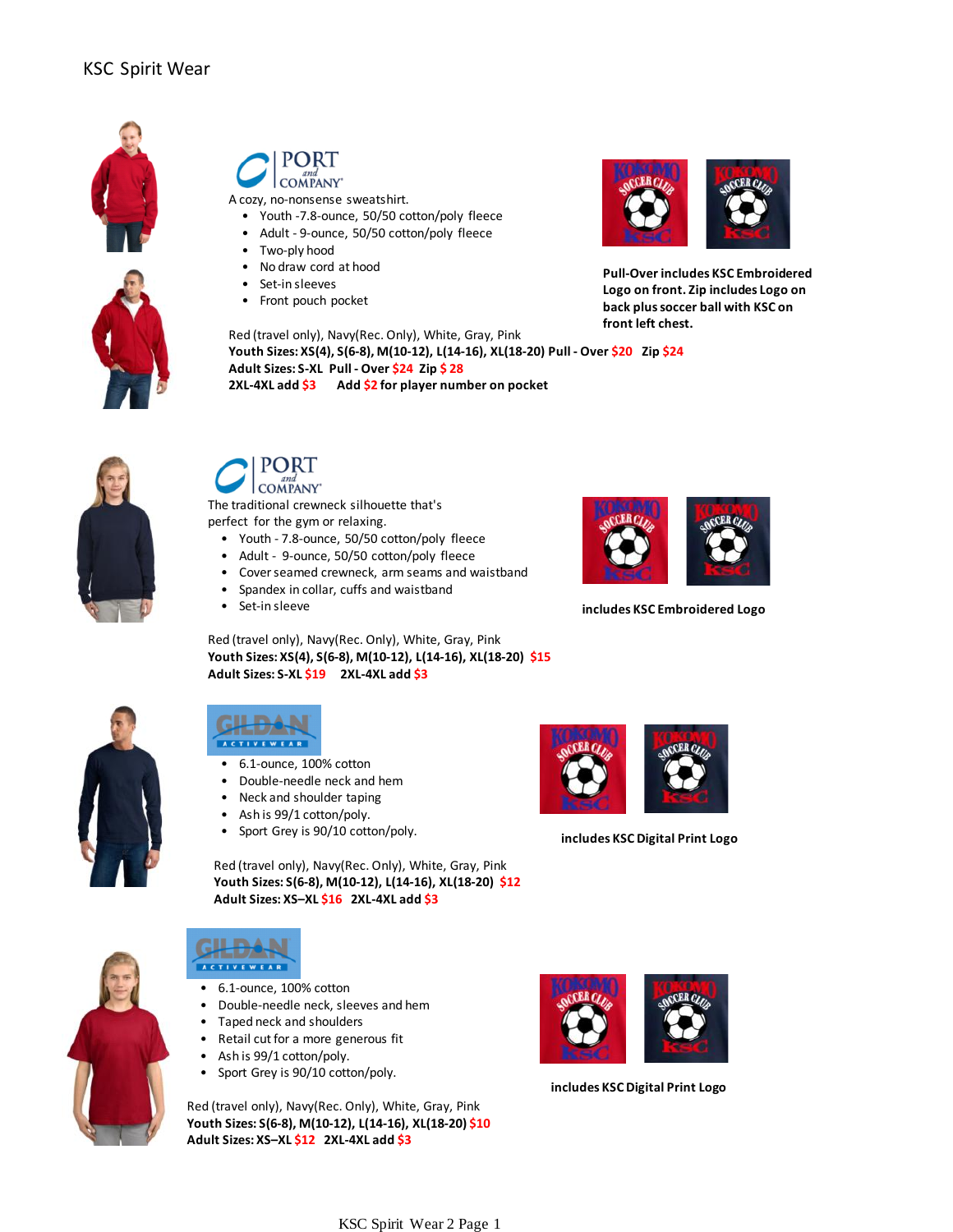



100% polyester athletic mesh with tricot backing\* Unique design allows cap to stretch for a comfortable fit\* Six panels\* Low profile pro-style crown\* Fused buckram-backed front panels\* Contrasting color side insert and bill edge\* Matching sewn eyelets\* Pre-curved bill with contrast grey under-visor. S/M (fits adult hat sizes 6 3/4 to 7 1/8) L/XL (fits adult hat sizes 7 1/4 to 7 5/8)

**Red (travel only), Navy(Rec. Only) \$13 includes Embroidered KSC letters**





100% polyester textured wicking fabric\*Wicks moisture away from the head\*Three panels\*Sweatband folds down for easy embellishment\*White insert on front panel and bill\*Pre-curved bill\*Hook and loop fastener\*Also available in Youth, Style 6261.

**Red (travel only), Navy(Rec. Only)\$10 includes Embroidered KSC letters**



#### **Yupoong**

-

HEAVYWEIGHT KNIT CAP

- 100% hypoallergenic acrylic
- Approximately 8 1/2 long
- Super dense for easy embroidery
- Hand wash only

Red (travel only), Navy(Rec. Only), White, Gray, Pink **\$8 includes Embroidered KSC letter Add \$2 for player number on back**



#### PORT AUTHORITY

**Ear Warmers** with a touch of spandex for shape retention, this cool weather accessory keeps your ears covered and has plenty of room for your logo.

 -Fabric 95/5 poly/spandex R-Tek stretch fleece for warmth and shape retention -Features Anti-pill finish for lasting wear

Red (travel only), Navy(Rec. Only), White, Gray, Pink **\$8 includes Embroidered KSC letter Add \$2 for player number on back**